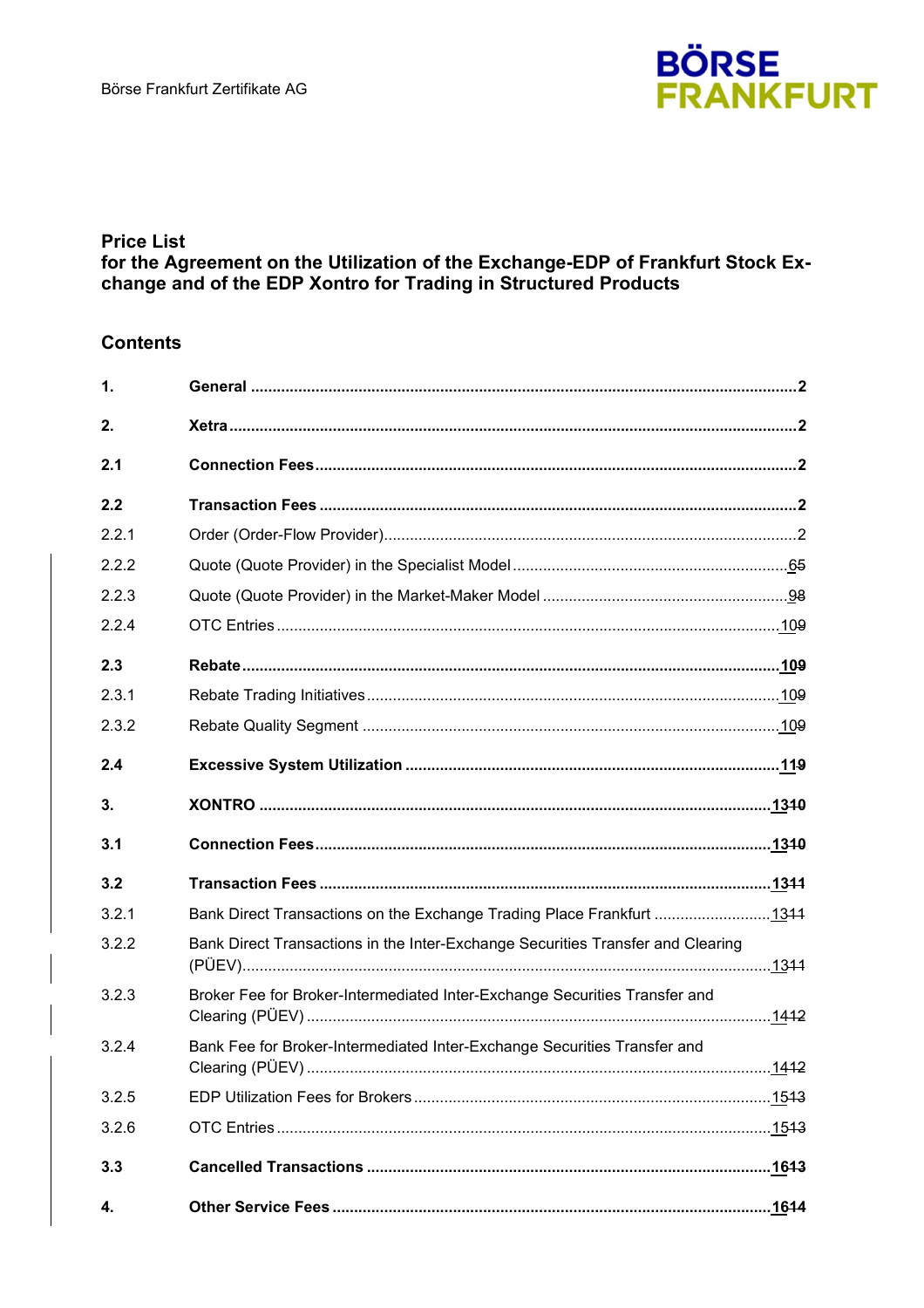| <b>Price List for the Agreement</b>                           |                                       |
|---------------------------------------------------------------|---------------------------------------|
| on the Utilization of the Exchange-EDP                        | As of $\sqrt{0.00000}$ 0924.0308.2020 |
| of Frankfurt Stock Exchange and of the EDP Xontro for Trading | Page 2 of 13                          |
| in Structured Products                                        |                                       |

**5. Payment Terms and VAT ............................................................................................1614**

# **1. General**

The price list shall govern the fees charged by Börse Frankfurt Zertifikate AG to trading participants of the Frankfurt Stock Exchange (FWB) for the services listed below. The respectively current version of the price list forms an integral part of the Agreement on Utilization of the Exchange-EDP of FWB and of the EDP Xontro for Trading in Structured Products.

Trading in Structured Products of the FWB is carried out on the trading platform XETRAT7. OTC trade entries and PÜEV transactions may still be made via XONTRO.

# **2. XetraT7**

# **2.1 Connection Fees**

Fees for the technical connection to the Exchange-EDP Xetra T7 shall be charged by Deutsche Börse AG within the Agreement on the Utilization of the Exchange-EDP of the Frankfurt Stock Exchange (FWB) and of the EDP Xontro between Deutsche Börse AG and the trading participant (Connection Agreement).

# **2.2 Transaction Fees**

The fees shall be determined on basis of the underlying transaction. Whether the transaction of a trading participant has been accomplished as a result of an order (participant role: order-flow provider) or quote (participant role: quote provider) shall be differentiated.

The T7 trading system assigns a version number to each entered order. With each change of the execution priority of an order caused by a modification of this order by the trading participant, a new version number is assigned. Transaction prices according to this section shall apply to the volume of an order executed with the same version number on the same trading day, irrespective of the number of executions. Same-day partial executions shall not be priced separately.

For executed buy orders which have been entered during the subscription period of a Structured Product, no transaction fee is charged.

#### **2.2.1 Order (Order-Flow Provider)**

(1) The due fee per executed order shall be calculated on basis of the value of the underlying transaction. For transactions with a low value, a fee lower limit (minimum fee/floor) and for transactions with a high value, a fee upper limit (maximum fee/cap)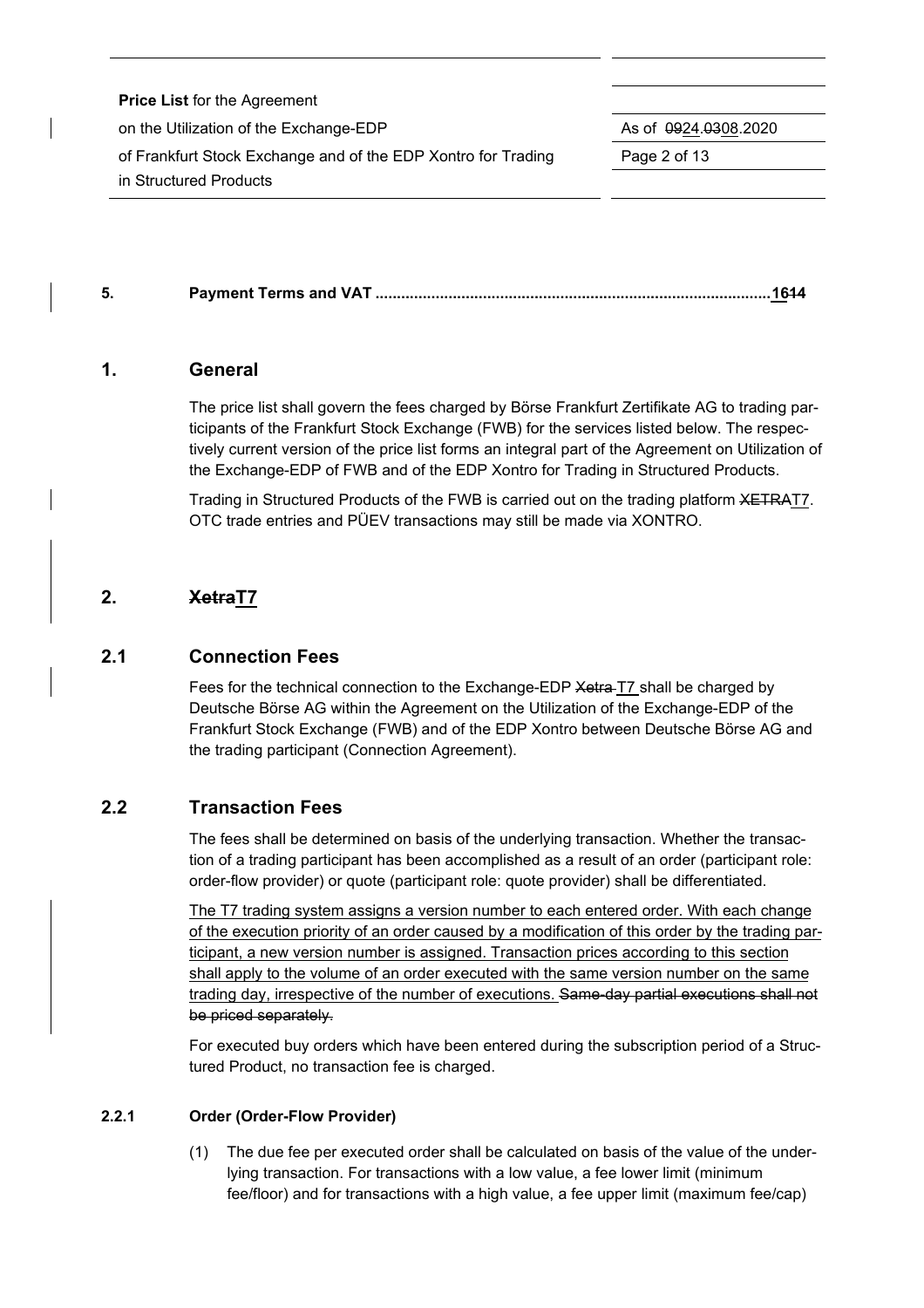| <b>Price List for the Agreement</b>                           |                                       |
|---------------------------------------------------------------|---------------------------------------|
| on the Utilization of the Exchange-EDP                        | As of $\sqrt{0.00000}$ 0924.0308.2020 |
| of Frankfurt Stock Exchange and of the EDP Xontro for Trading | Page 3 of 13                          |
| in Structured Products                                        |                                       |

 $\overline{\phantom{a}}$ 

shall apply. For transactions with a value of 1.000,00 EUR or less, no transaction fee is charged.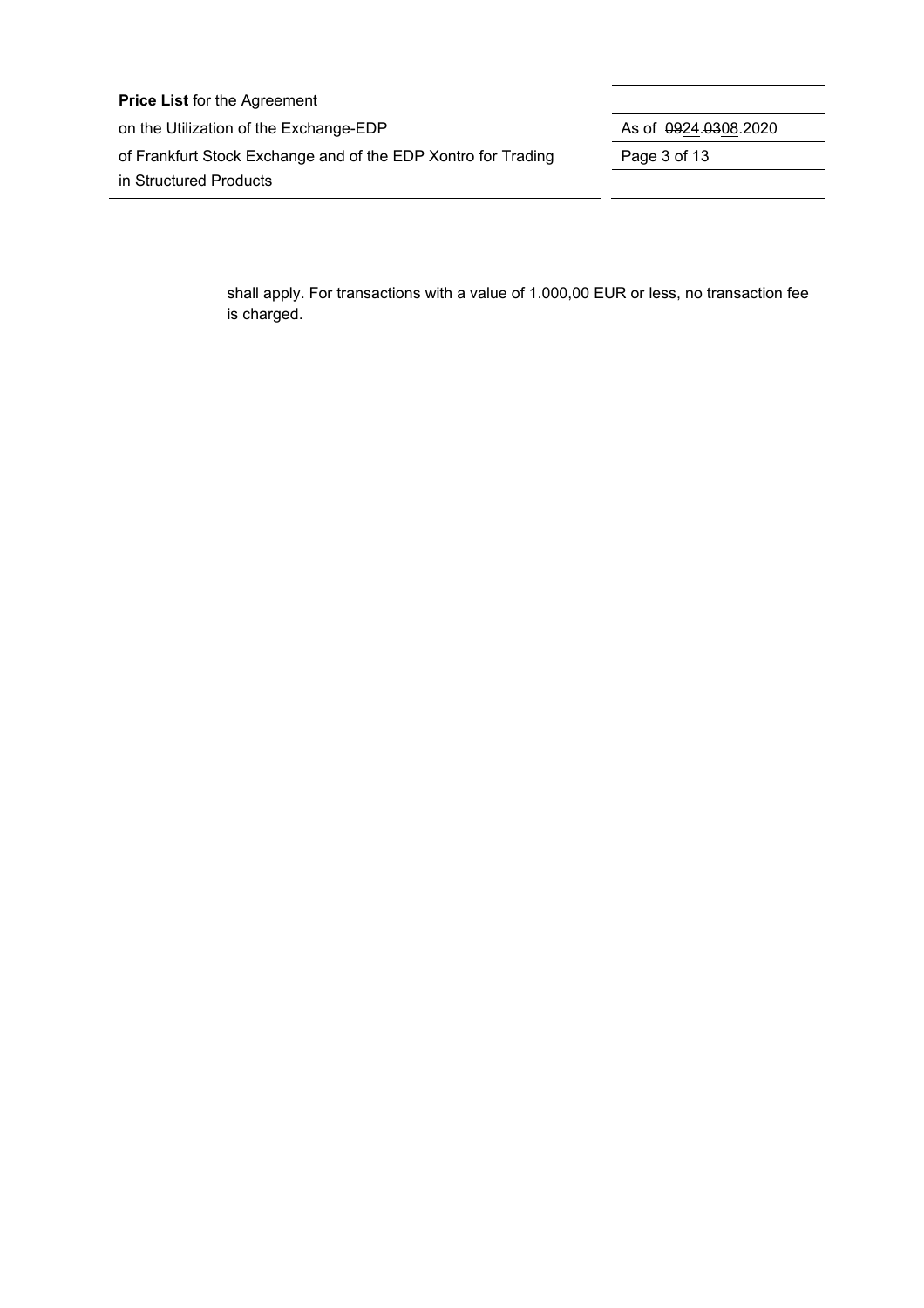**Price List** for the Agreement on the Utilization of the Exchange-EDP As of  $\frac{0.924}{0.308}$ .2020 of Frankfurt Stock Exchange and of the EDP Xontro for Trading Page 4 of 13 in Structured Products

# Chart 1: Transaction fee per executed order

| Fee Model                | Fee lower limit per | Value-based      | Fee upper limit per |
|--------------------------|---------------------|------------------|---------------------|
|                          | executed order      | Fee              | executed order      |
|                          |                     |                  |                     |
|                          | (Floor)             | (Range)          | (Cap)               |
| Executed Order in in-    |                     | Basis points 9.5 | 11.90 €             |
| vestment products        |                     |                  |                     |
| Executed Order in lever- |                     | Basis points 9.5 | 1615.80 €           |
| age products             |                     |                  |                     |

Diagram 1: Fees per executed order in investment products

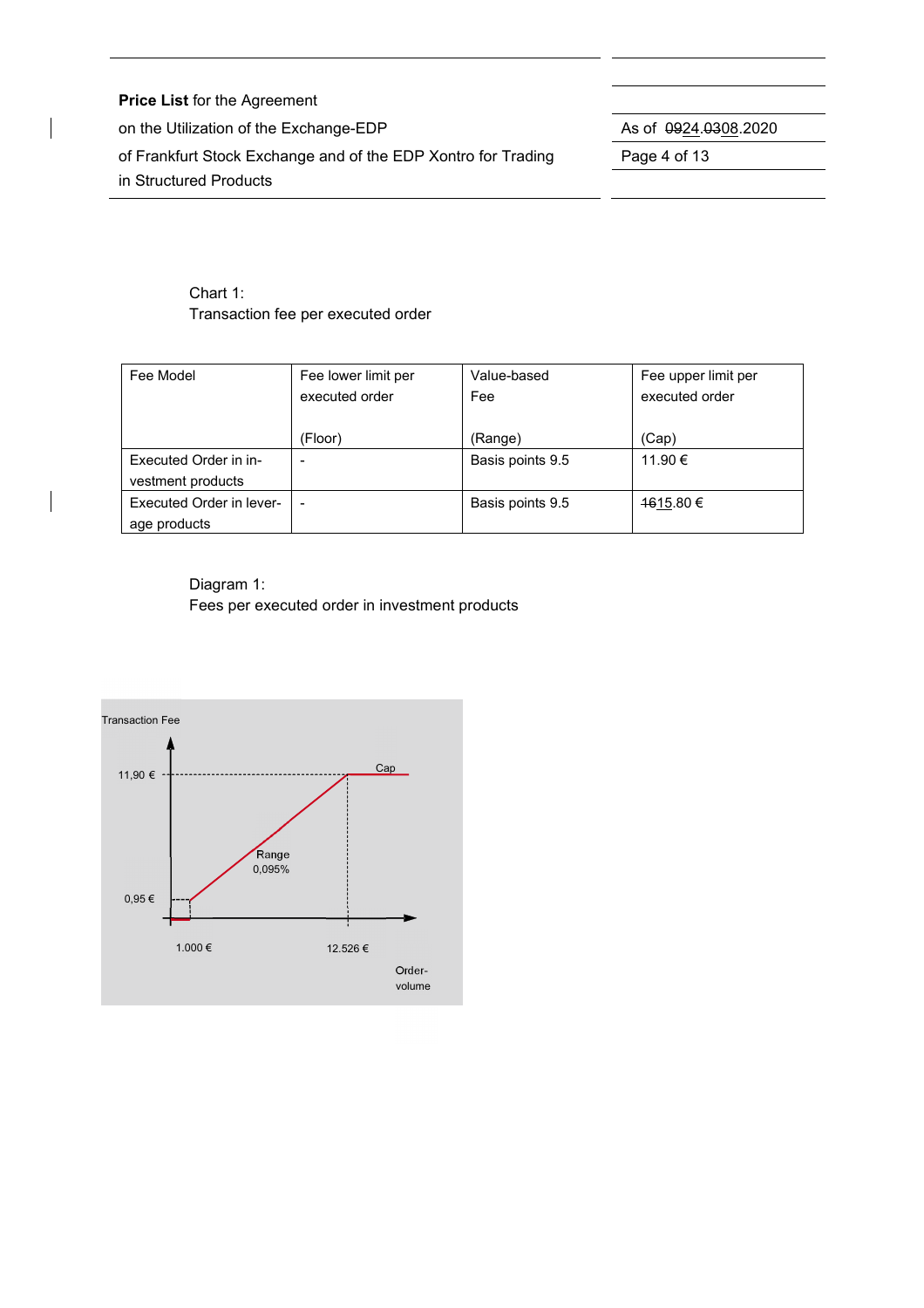| <b>Price List for the Agreement</b>                           |                                       |
|---------------------------------------------------------------|---------------------------------------|
| on the Utilization of the Exchange-EDP                        | As of $\sqrt{0.00000}$ 0924.0308.2020 |
| of Frankfurt Stock Exchange and of the EDP Xontro for Trading | Page 5 of 13                          |
| in Structured Products                                        |                                       |

# Diagram 2: Fees per executed order in leverage products



(2) Provided that, in the first 3 quarters of the previous year, a monthly average of at least 40.000 orders has been executed, a reduced value-based fee amounting to 6.0 basis points ("Reduced Range 1") and a reduced cap amounting to € 10 ("Reduced Cap 1") shall apply in deviation to Paragraph 1 for any and all executed orders.

Chart 1b: Transaction fee per executed order

| Fee Model             | Fee lower limit per | Value-based       | Fee upper limit per |
|-----------------------|---------------------|-------------------|---------------------|
|                       | executed order      | Fee               | executed order exe- |
|                       |                     |                   | cuted               |
|                       |                     |                   | (Reduced Cap 1)     |
|                       |                     |                   |                     |
|                       | (Floor)             | (Reduced Range 1) |                     |
| <b>Executed Order</b> |                     | Basis points 6.0  | 10 €                |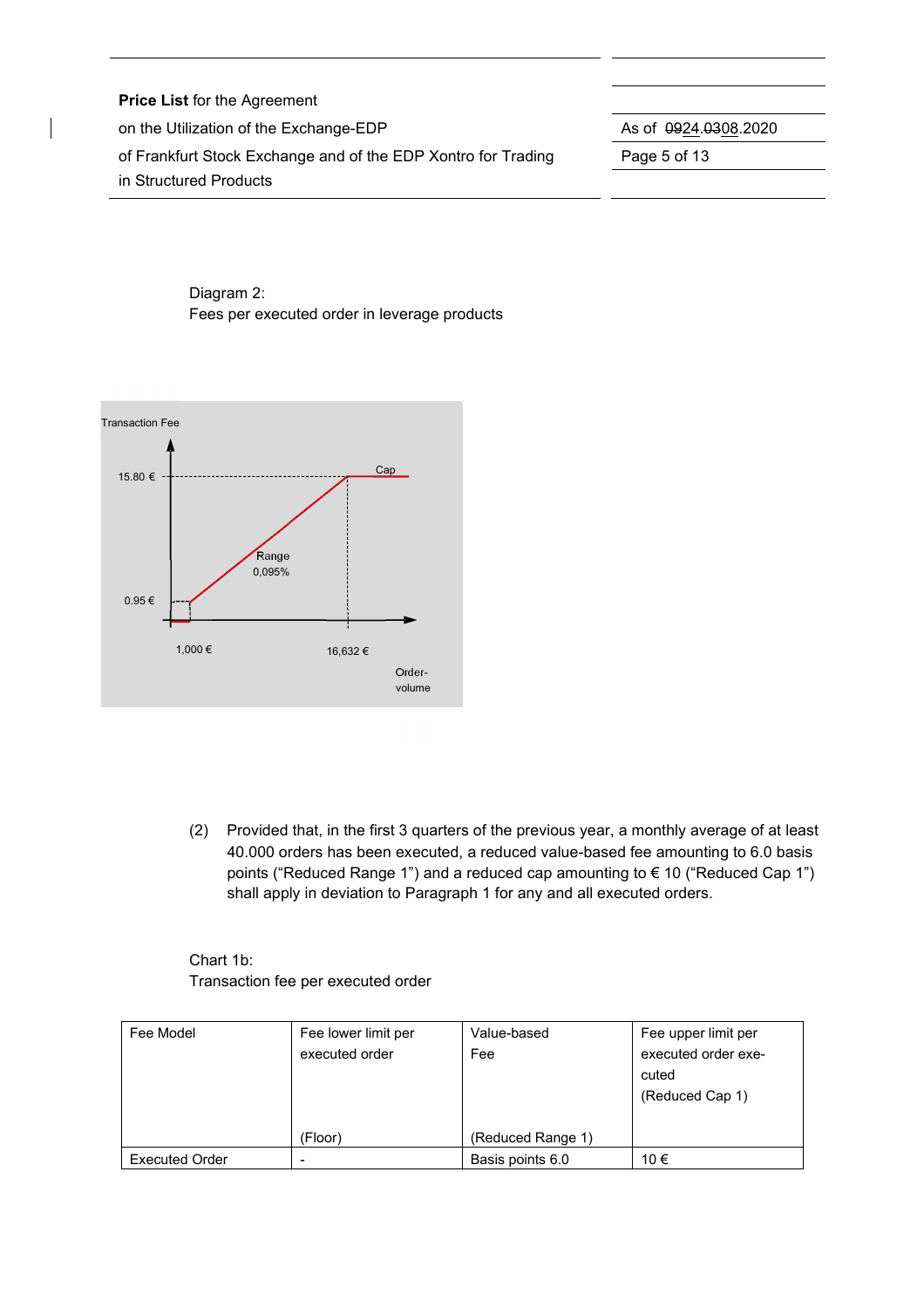| <b>Price List for the Agreement</b>                           |                              |
|---------------------------------------------------------------|------------------------------|
| on the Utilization of the Exchange-EDP                        | As of $\sqrt{0.0308}$ , 2020 |
| of Frankfurt Stock Exchange and of the EDP Xontro for Trading | Page 6 of 13                 |
| in Structured Products                                        |                              |

(3) Provided that, in the first 3 quarters of the previous year, a monthly average of at least 70.000 orders has been executed, a reduced value-based fee amounting to 5.0 basis points ("Reduced Range 2") and a reduced cap amounting to € 8 ("Reduced Cap 2") shall apply for any and all executed orders in deviation to Paragraph 1. Paragraph 2 will not be applicable in this case.

# Chart 1c: Transaction fee per executed order

| Fee Model             | Fee lower limit per | Value-based       | Fee upper limit per |
|-----------------------|---------------------|-------------------|---------------------|
|                       | executed order      | Fee               | executed order      |
|                       |                     |                   | (Reduced Cap 2)     |
|                       |                     |                   |                     |
|                       |                     |                   |                     |
|                       | (Floor)             | (Reduced Range 2) |                     |
| <b>Executed Order</b> |                     | Basis points 5.0  | 8€                  |

# **2.2.2 Quote (Quote Provider) in the Specialist Model**

The due fee per executed quote in the specialist model shall be calculated on basis of the value of the underlying transaction. For transactions with a low value, a fee lower value (minimum fee/floor) and for transactions with a high value, a fee upper value (maximum fee/cap) shall be effective.

When calculating the fee, the following distinctions shall be made:

# (1) **Focus Listing**:

The security in which the transaction has been accomplished, shall exclusively be admitted on the regulated market of the FWB or be included therein or in the Regulated Unofficial Market of the FWB and in no other German Exchange.

# (2) **Manually vs Automatically:**

The execution against the quote of the specialist may either be carried out by manual or fully automatic entry and without manual entry and/or approval by the specialist. The types of execution are distinguished in the Enhanced Trading Interface (ETI) by the "FreeText1" text field or alternatively by "enrichment rules".

In case of a manual quote entry, "**Manual Quote**" is entered in the text field. "Manual" means any quote entry that requires confirmation by a trader. The differentiation of the execution types shall be carried out via the text field "ffTxtGrp text<sup>4</sup>"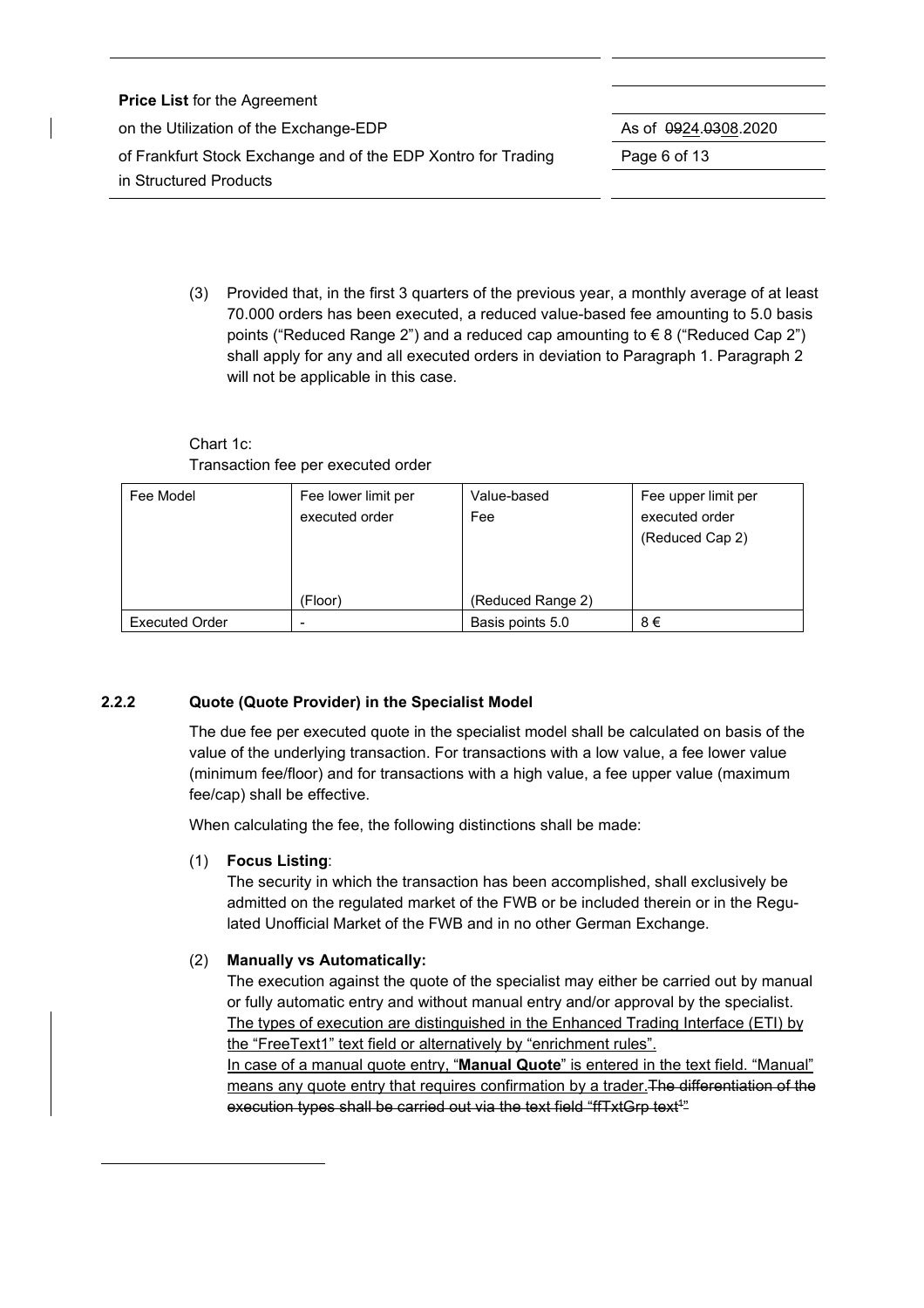| <b>Price List for the Agreement</b>                           |                                       |
|---------------------------------------------------------------|---------------------------------------|
| on the Utilization of the Exchange-EDP                        | As of $\sqrt{0.00000}$ 0924.0308.2020 |
| of Frankfurt Stock Exchange and of the EDP Xontro for Trading | Page 7 of 13                          |
| in Structured Products                                        |                                       |

# (3) **Quality Segment:**

The security, in which the transaction has taken place shall be traded in the quality segment defined by Börse Frankfurt Zertifikate AG.

## **2.2.2.1 Focus Listing**

## 2.2.2.1.1 Automatic

For executed quotes in securities which are included in this Agreement and which are exclusively admitted on the regulated market of the FWB or included therein or in the Regulated Unofficial Market on the FWB (Focus Listing), the following fee shall be paid by the quote provider, provided that an execution is carried out automatically by the specialist:

Chart 2:

Transaction Fee per Executed Quote: Focus Listing / Automatic

| Fee Model             | Fee lower limit per<br>executed quote | Value based Fee  | Fee upper limit<br>per executed quote |
|-----------------------|---------------------------------------|------------------|---------------------------------------|
|                       | (Floor)                               | (Range)          | (Cap)                                 |
| <b>Executed Quote</b> | $0.45 \in$                            | Basis points 6.0 | 10.50 €                               |

# 2.2.2.1.2 Manual

For executed quotes in securities which are included in this Agreement and which are exclusively admitted on the regulated market of the FWB or included therein or in the Regulated Unofficial Market on the FWB (Focus Listing), the following fee shall be paid by the quote provider, provided that an execution is carried out manually by the specialist:

Chart 3:

Transaction Fee per Executed Quote: Focus Listing / Manual

| Fee Model             | Fee lower limit per | Value based      | Fee upper limit    |
|-----------------------|---------------------|------------------|--------------------|
|                       | executed quote      | Fee              | per executed quote |
|                       |                     |                  |                    |
|                       | (Floor)             | (Range)          | (Cap)              |
| <b>Executed Quote</b> | 0.90€               | Basis points 9.0 | 21.00 €            |

For all securities which are not traded in the **quality segment** of the Börse Frankfurt Zertifikate AG, the fee upper limit per executed order (cap) pursuant to Chart 2 or 3 does not apply.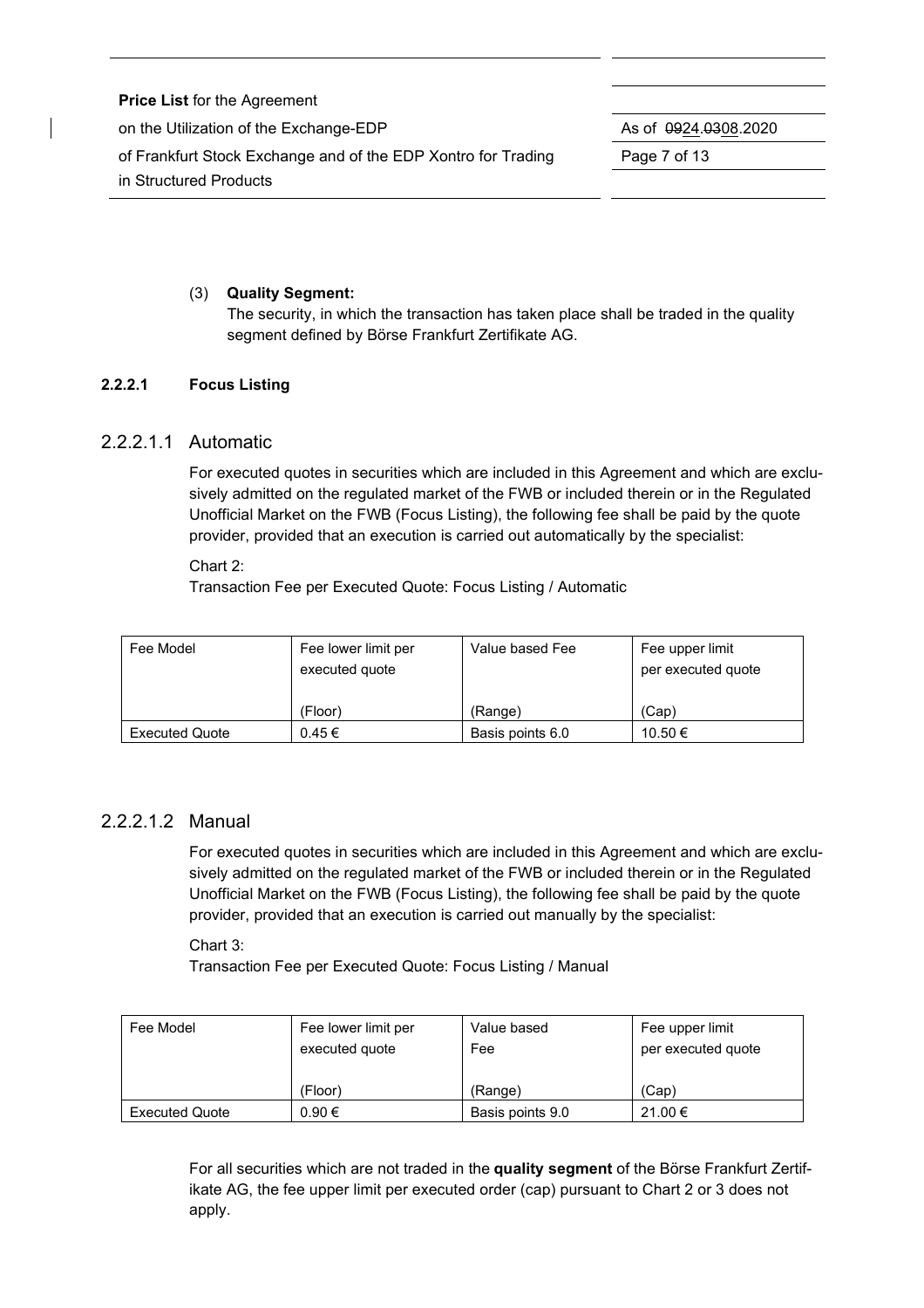| <b>Price List for the Agreement</b>                           |                                       |
|---------------------------------------------------------------|---------------------------------------|
| on the Utilization of the Exchange-EDP                        | As of $\sqrt{0.00000}$ 0924.0308.2020 |
| of Frankfurt Stock Exchange and of the EDP Xontro for Trading | Page 8 of 13                          |
| in Structured Products                                        |                                       |

## **2.2.2.2 No Focus Listing**

## 2.2.2.2.1 Automatic

For executed quotes in securities which are included in this Agreement and admitted on the regulated market of the FWB or included therein or in the Regulated Unofficial Market on the FWB, the following fee shall be paid by the quote provider, provided that an execution is carried out automatically by the specialist:

#### Chart 4:

Transaction Fee per Executed Quote: No Focus Listing / Automatic

| Fee Model             | Fee lower limit per<br>executed order | Value based<br>Fee | Fee upper limit<br>per executed order |  |
|-----------------------|---------------------------------------|--------------------|---------------------------------------|--|
|                       | (Floor)                               | (Range)            | (Cap)                                 |  |
| <b>Executed Quote</b> | 2.50 €                                | Basis points 10.0  | 14.00 €                               |  |

# 2.2.2.2.2 Manual

For executed quotes in securities which are included in this Agreement and admitted on the regulated market of the FWB or included therein or in the Regulated Unofficial Market on the FWB, the following fee shall be paid by the quote provider, provided that an execution is carried out manually by the specialist:

Chart 5:

Transaction Fee per Executed Quote: No Focus Listing / Manual

|                   | Fee upper limit    |  |
|-------------------|--------------------|--|
| Fee               | per executed quote |  |
|                   |                    |  |
| (Range)           | (Cap)              |  |
| Basis points 12.0 | 28.00 €            |  |
|                   |                    |  |

For all securities which are not traded in the quality segment of Börse Frankfurt Zertifikate AG, the fee upper limit per executed order (cap) pursuant to Chart 4 or 5 does not apply.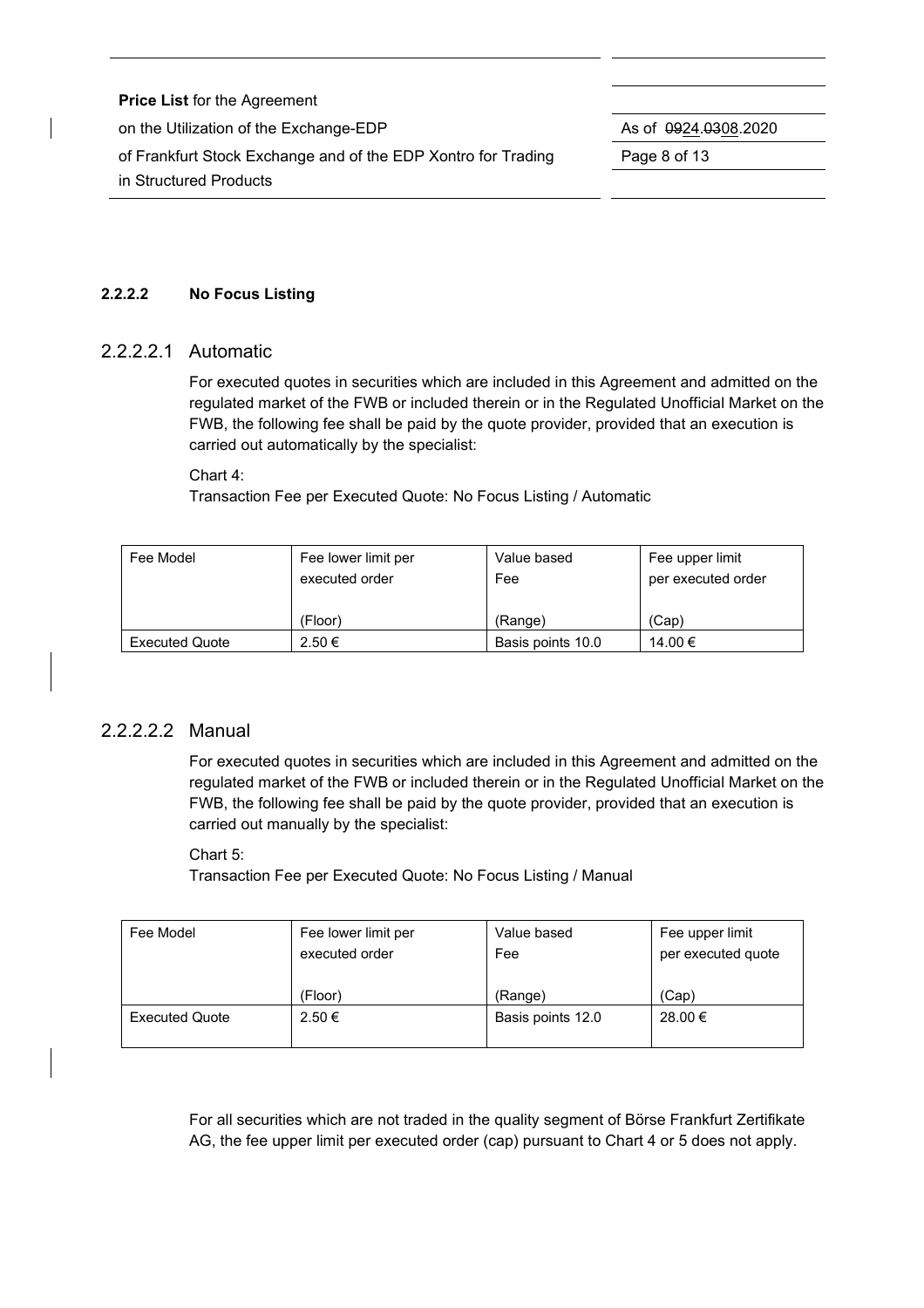| <b>Price List for the Agreement</b>                           |              |  |  |  |
|---------------------------------------------------------------|--------------|--|--|--|
| on the Utilization of the Exchange-EDP                        |              |  |  |  |
| of Frankfurt Stock Exchange and of the EDP Xontro for Trading | Page 9 of 13 |  |  |  |
| in Structured Products                                        |              |  |  |  |

#### **2.2.3 Quote (Quote Provider) in the Market-Maker Model**

The due fees per executed order in the Market-Maker model shall be calculated on basis of the value of the underlying transaction. For transactions with a low value, a fee lower value (minimum fee/floor), and for transactions with a high value, an upper value (maximum fee/cap) shall become effective.

The following distinctions shall be made when calculating the fee:

#### (1) **Focus Listing:**

The security in which the transaction has been accomplished shall exclusively be admitted on the regulated market of the FWB or included therein or in the Regulated Unofficial Market at FWB and on no other German exchange.

#### (2) **Quality Segment:**

The security in which the transaction has been accomplished shall be traded in the quality segment defined by Börse Frankfurt Zertifikate AG.

#### **2.2.3.1 Focus Listing**

Trading fees for instruments in the Market-Maker model in case of a listing focused on the exchange trading place Frankfurt:

Chart 6:

Transaction Fee per Executed Quote: Focus Listing

| Fee Model             | Fee lower limit per   | Value based      | Fee upper limit    |  |
|-----------------------|-----------------------|------------------|--------------------|--|
|                       | executed order<br>Fee |                  | per executed quote |  |
|                       |                       |                  |                    |  |
|                       | (Floor)               | (Range)          | (Cap)              |  |
| <b>Executed Quote</b> | $0.22 \in$            | Basis points 2.5 | $5.25 \in$         |  |

#### **2.2.3.2 No Focus Listing**

The trading fees for quote providers in the Market-Maker model are as follows:

Chart 7:

Transaction Fee per Executed Quote: No Focus Listing

| Fee Model             | Fee lower limit per<br>executed order | Value based<br>Fee | Fee upper limit<br>per executed quote |  |
|-----------------------|---------------------------------------|--------------------|---------------------------------------|--|
|                       | (Floor)                               | (Range)            | (Cap)                                 |  |
| <b>Executed Quote</b> | $0.30 \in$                            | Basis points 5.0   | 7.00 €                                |  |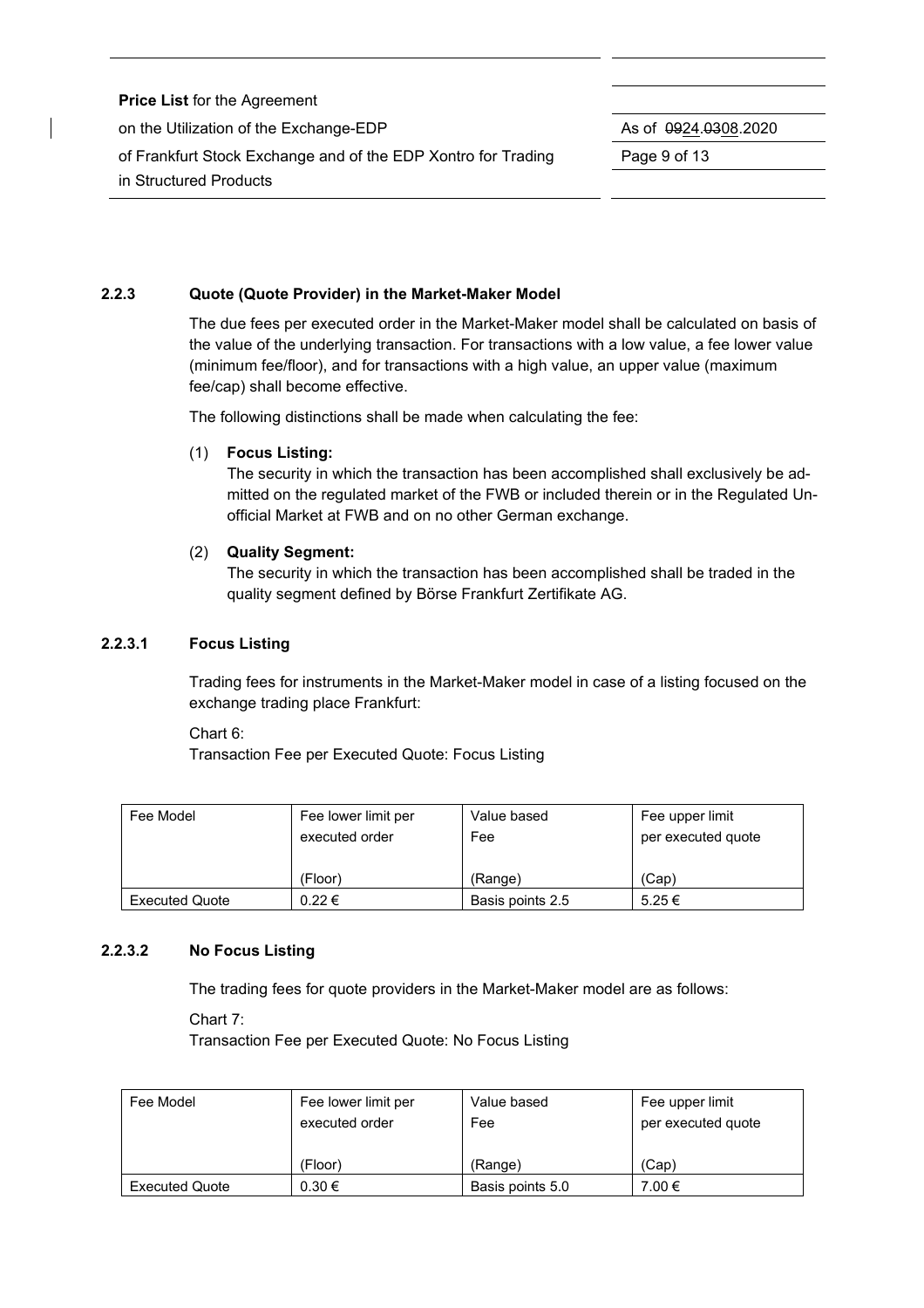| <b>Price List for the Agreement</b>                           |                              |
|---------------------------------------------------------------|------------------------------|
| on the Utilization of the Exchange-EDP                        | As of $\sqrt{0.0308}$ , 2020 |
| of Frankfurt Stock Exchange and of the EDP Xontro for Trading | Page 10 of 13                |
| in Structured Products                                        |                              |

For all securities which are not traded in the quality segment of Börse Frankfurt Zertifikate AG, the fee upper limit per executed quote (cap) pursuant to Chart 6 or 7 does not apply.

## **2.2.4 OTC Entries**

The entry of Xetra OTC entries in the trading venue Frankfurtthrough the use of T7 Entry Service ("TES") shall be against payment. The fee in Structured Products in the trading venue Frankfurt shall be independent of the value of the issued OTC transaction.

#### Chart 8:

Transaction Fee per Xetra-OTC entry

| Fee Model          | Fee lower limit per   | Value based | Fee upper limit |
|--------------------|-----------------------|-------------|-----------------|
|                    | executed orderOTC en- | Fee         | per OTC entry   |
|                    | <u>try</u>            |             |                 |
|                    |                       | (Range)     | (Cap)           |
|                    | (Floor)               |             |                 |
| Xetra-TES Type OTC | $0.24 \in$            |             | $0.24 \in$      |
| entry              |                       |             |                 |

#### **2.3 Rebate**

#### **2.3.1 Rebate Trading Initiatives**

Börse Frankfurt Zertifikate AG may offer trading participants a rebate on transaction fees within timely limited trading initiatives. Details will be published under: <https://cms.boerse-frankfurt.de/filead>min/PDF/Zertifikate/English/tradingaktionen\_Nutzung\_Boersen\_EDV\_und\_EDV\_Xontro\_e.p df [http://proxy.boerse-frankfurt.de/mediacenter/ressourcen/tradingaktionen\\_en.pdf](http://proxy.boerse-frankfurt.de/mediacenter/ressourcen/tradingaktionen_en.pdf)

#### **2.3.2 Rebate Quality Segment**

Börse Frankfurt Zertifikate AG may grant issuers of the quality segment a rebate on transaction fees. Details are published under: [https://cms.boerse-frankfurt.de/fileadmin/Boerse\\_Frankfurt\\_Zertifkate\\_Zulas](https://cms.boerse-frankfurt.de/fileadmin/Boerse_Frankfurt_Zertifkate_Zulas)-

sungen und Regelwerke/Emittenten Dokumente/AEnderungsvertrag zum Kooperationsvertrag\_Boerse\_Frankfurt\_Zertifikate\_Premium.pdf<http://proxy.boerse>frankfurt.de/mediacenter/ressourcen/issuer\_bonusmodell\_de.pdf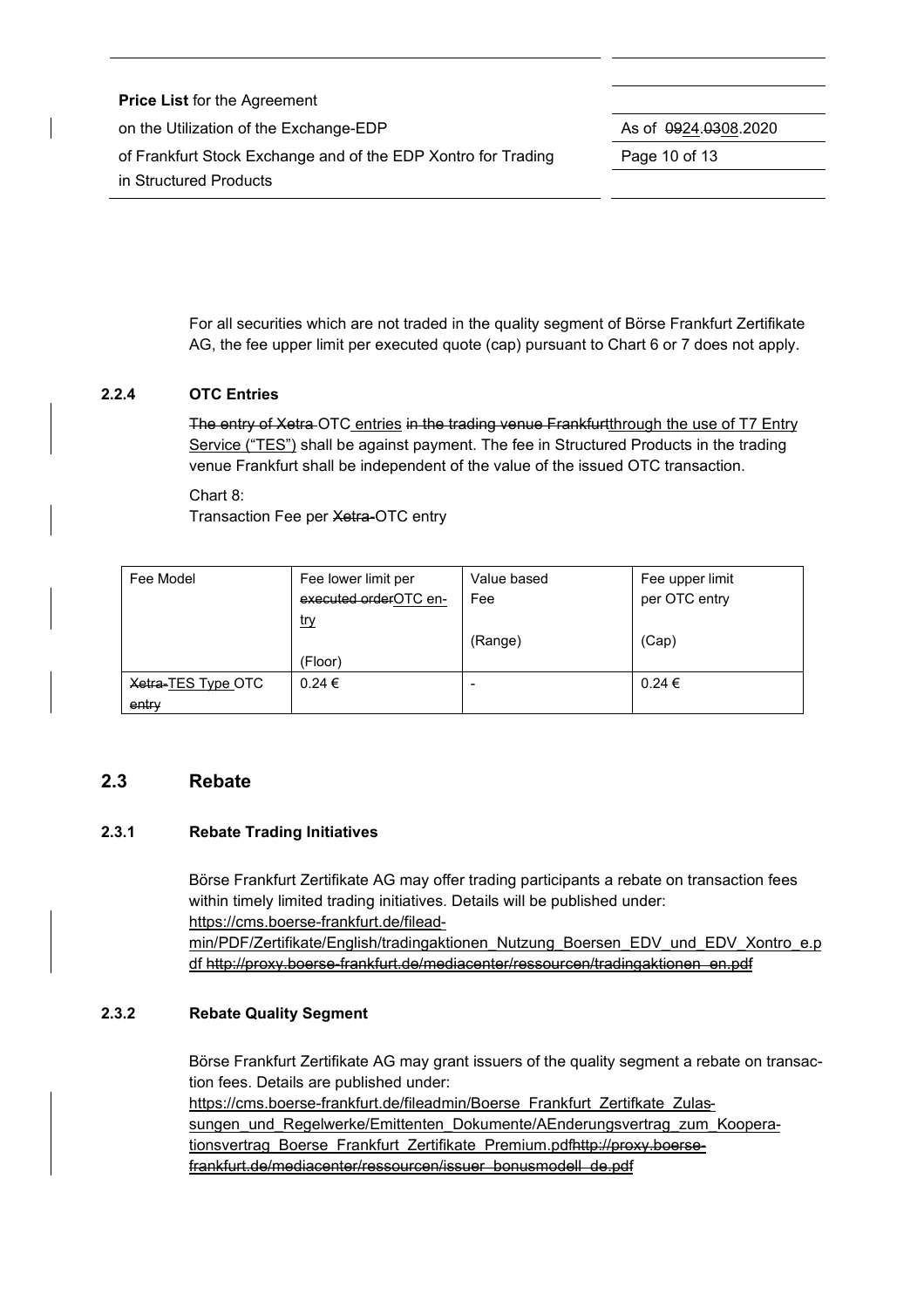| <b>Price List for the Agreement</b>                           |                              |
|---------------------------------------------------------------|------------------------------|
| on the Utilization of the Exchange-EDP                        | As of $\sqrt{0.0308}$ , 2020 |
| of Frankfurt Stock Exchange and of the EDP Xontro for Trading | Page 11 of 13                |
| in Structured Products                                        |                              |

Excessive System Utilization

In general, no fees are invoiced for order/quote transactions (entries, modifications, deletions). However, a fee for excessive system usage for transactions is charged as follows:

If a limit of transactions per day is exceeded, a graded fee is invoiced for excessive system usage. This free of charge limit of transactions per day is derived from the respectively higher value of either the so-called "base load per day" or the product of the number of executed trades per day and the so-called "ratio". The "ratio" indicates the number of transactions to executed trades up to which transactions are free of charge. For transactions above this limit ("Excess TA"), a fee for excessive system usage according to the degree of excess (up to 50 percent, more than 50 percent up to 100 percent, more than 100 percent) is charged.

Chart 9: Parameter for determination of the excessive system utilization fees

1. Order transactions in all accounts

| Base load per day | <u>Ratio</u> | Exzess TA $\leq$ 50%<br>in Eurocent | Exzess TA 50-100%<br>in Eurocent | Exzess TA $> 100\%$<br>in Eurocent |
|-------------------|--------------|-------------------------------------|----------------------------------|------------------------------------|
| 2,500             | 10           | 10                                  | 20                               | 30                                 |

#### 2. Quote transactions in all accounts

| Base load per day | <u>Ratio</u> | Exzess TA <= $50\%$<br>in Eurocent | Exzess TA 50-100%<br>in Eurocent | Exzess TA $> 100\%$<br>in Eurocent |
|-------------------|--------------|------------------------------------|----------------------------------|------------------------------------|
| 50,000,000        | 10,000       | 0.002                              | 0.004                            | 0.006                              |

Example calculation for excessive system usage fee:

A trading member is active on a trading day with 11,000 order-transactions and 540 trades. Based on the ratio of 10 a free-of-charge number of transactions of 5,400 applies (10 x 540 = 5,400). For excess transactions the fee is calculated as follows:

| $TA 0 - 5.400$ (threshold)                                                                           | = 5,400 at 0.00 € each-> |
|------------------------------------------------------------------------------------------------------|--------------------------|
| <u>0€</u>                                                                                            |                          |
| TA $5,401 - 8,100$ (excess of $\leq 50\%$ above calculated threshold)<br>at 0.1 € each -> 270 €      | $= 2,700$                |
| $TA 8.101 - 10.800$ (excess of $> 50\%$ - 100% above calculated threshold)<br>at 0.2 € each -> 540 € | $= 2,700$                |
| TA 10.801 - 11.000 (excess of $>$ 100% above calculated threshold)<br>$0.3 \in$ each -> 60 $\in$     | = 200 at                 |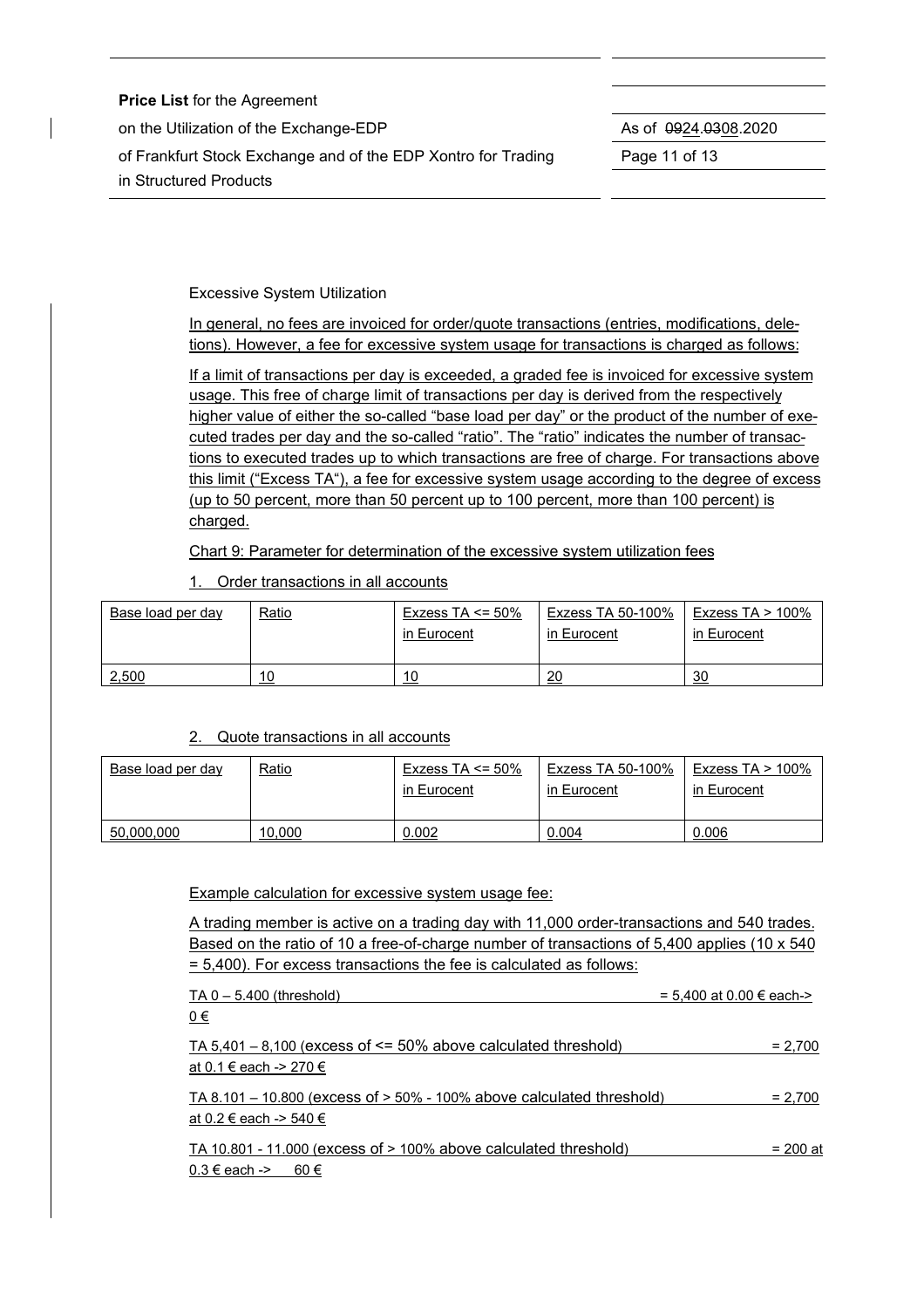**Price List** for the Agreement on the Utilization of the Exchange-EDP As of 0924.0308.2020 of Frankfurt Stock Exchange and of the EDP Xontro for Trading Page 12 of 13 in Structured Products

Total fees for excessive system usage:  $270 \epsilon + 540 \epsilon + 60 \epsilon = 870 \epsilon$ .

For order transactions (entries, modifications, deletions), no fee is generally charged. In case of exceedance of a fixed ratio of order transactions to order executions per trading day, Börse Frankfurt Zertifikate AG shall levy a progressive fee for the excessive system utilization.

Chart 9:

Parameter for determination of the excessive system utilization fees

| Fee Model                                                       | Ratio<br>up to | Ratio<br>up to | Ratio<br>up to | Ratio<br>above |
|-----------------------------------------------------------------|----------------|----------------|----------------|----------------|
| <b>Ratio of Order Transactions</b><br>to Order Executions       | 5:1            | 7:1            | 10:1           | 40:4           |
| Fee per Order Transaction in case<br>of exceedance of the Ratio | Free of charge | 0.10€          | 0.20€          | $0.50 \in$     |

Irrespective of the ratio, a free limit of 1,000 order transactions per trading day shall apply. The free limit shall not influence the ratio, but shall only be relevant for the calculation of the fee.

Calculation Examples:

- **E** 2,000 order transactions on a trading day at a ratio of 3:1 => no fee for excessive system utilization
- **E** 2,000 order transactions on a trading day at a ratio of 8:1  $\Rightarrow$  fee for excessive system utilization (2,000-1,000) x 0.20 € = 200.00 €
- \* 800 order transactions on a trading day at a ratio of 8:1 => no fee for excessive system utilization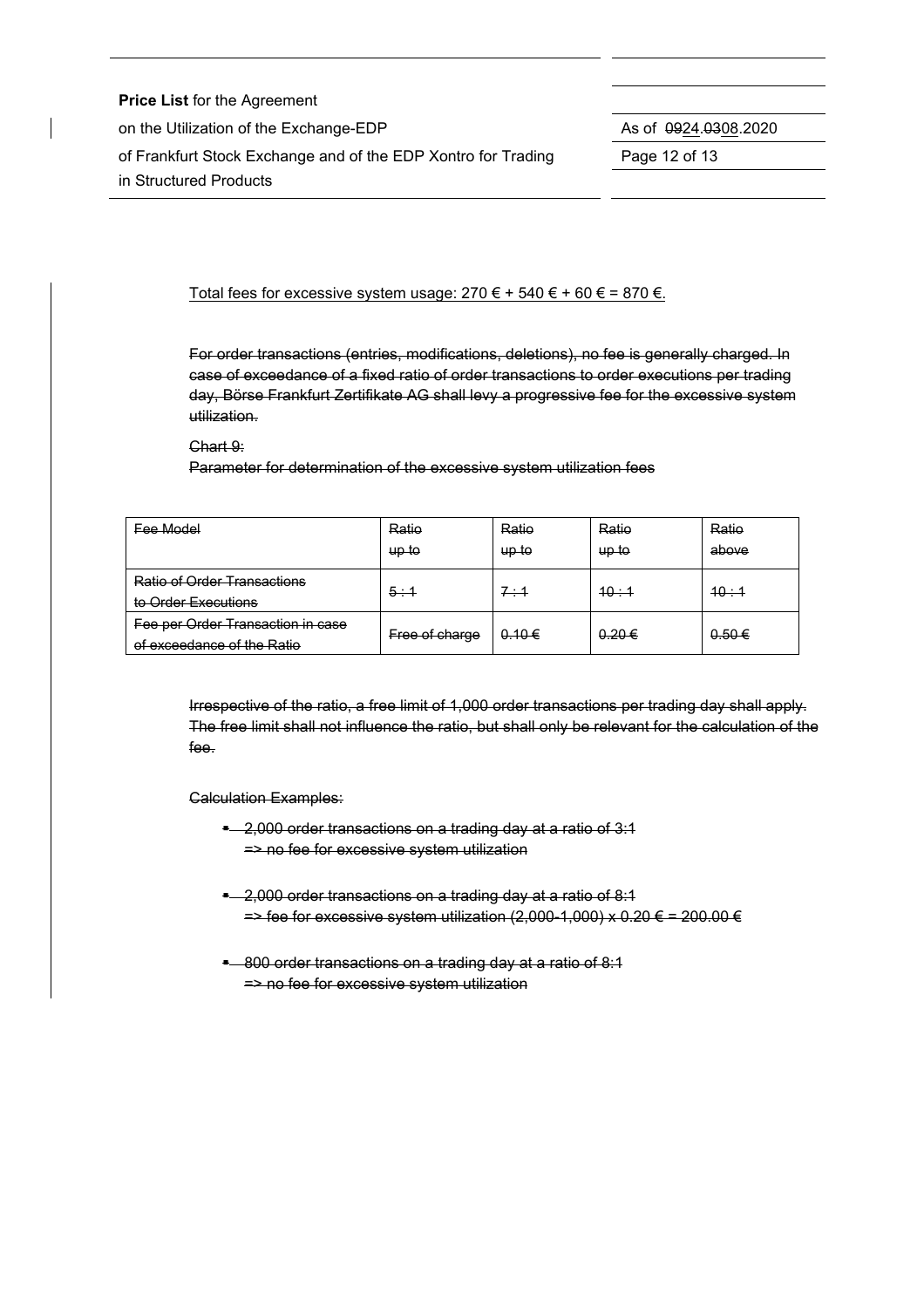| <b>Price List for the Agreement</b>                           |                              |
|---------------------------------------------------------------|------------------------------|
| on the Utilization of the Exchange-EDP                        | As of $\sqrt{0.0308}$ , 2020 |
| of Frankfurt Stock Exchange and of the EDP Xontro for Trading | Page 13 of 13                |
| in Structured Products                                        |                              |

# **3. XONTRO**

# **3.1 Connection Fees**

Fees for the technical connection to the EDP XONTRO shall be billed by Deutsche Börse AG within the scope of the Agreement on the Utilization of the Exchange-EDP of the Frankfurter Wertpapierbörse and of the EDP Xontro between Deutsche Börse AG and the trading participants (Connection Agreement).

# **3.2 Transaction Fees**

#### **3.2.1 Bank Direct Transactions on the Exchange Trading Place Frankfurt**

The issuance of a contract note for direct transactions in the trading venue Frankfurt is against payment. The fee for an issued contract note in Structured Products in the trading venue Frankfurt shall be independent on the value of the issued contract note.

#### Chart 10:

Transaction Fee per Contract Note Bank Direct

| Fee Model                   | Fee lower limit per | Value-based | Fee upper limit per    |
|-----------------------------|---------------------|-------------|------------------------|
|                             | executed order      | Fee         | executed contract note |
|                             |                     |             |                        |
|                             | (Floor)             | (Range)     | (Cap)                  |
| <b>Bank Direct Contract</b> | $0.24 \in$          |             | $0.24 \in$             |
| Note                        |                     |             |                        |

# **3.2.2 Bank Direct Transactions in the Inter-Exchange Securities Transfer and Clearing (PÜEV)**

The issuance of a contract note for direct transactions in the Inter-Exchange Securities Transfer and Clearing (PÜEV) is against payment. The fee for an issued contract note in the Inter-Exchange Securities Transfer and Clearing (Platzübergreifender Effektenverkehr, PÜEV) is independent of the value of the issued contract note.

Chart 11: Transaction Fee per Contract Note PÜEV

| Fee Model | Fee lower limit per exe- | Value-based | Fee upper limit per    |
|-----------|--------------------------|-------------|------------------------|
|           | cuted contract note      | Fee         | executed contract note |
|           |                          |             |                        |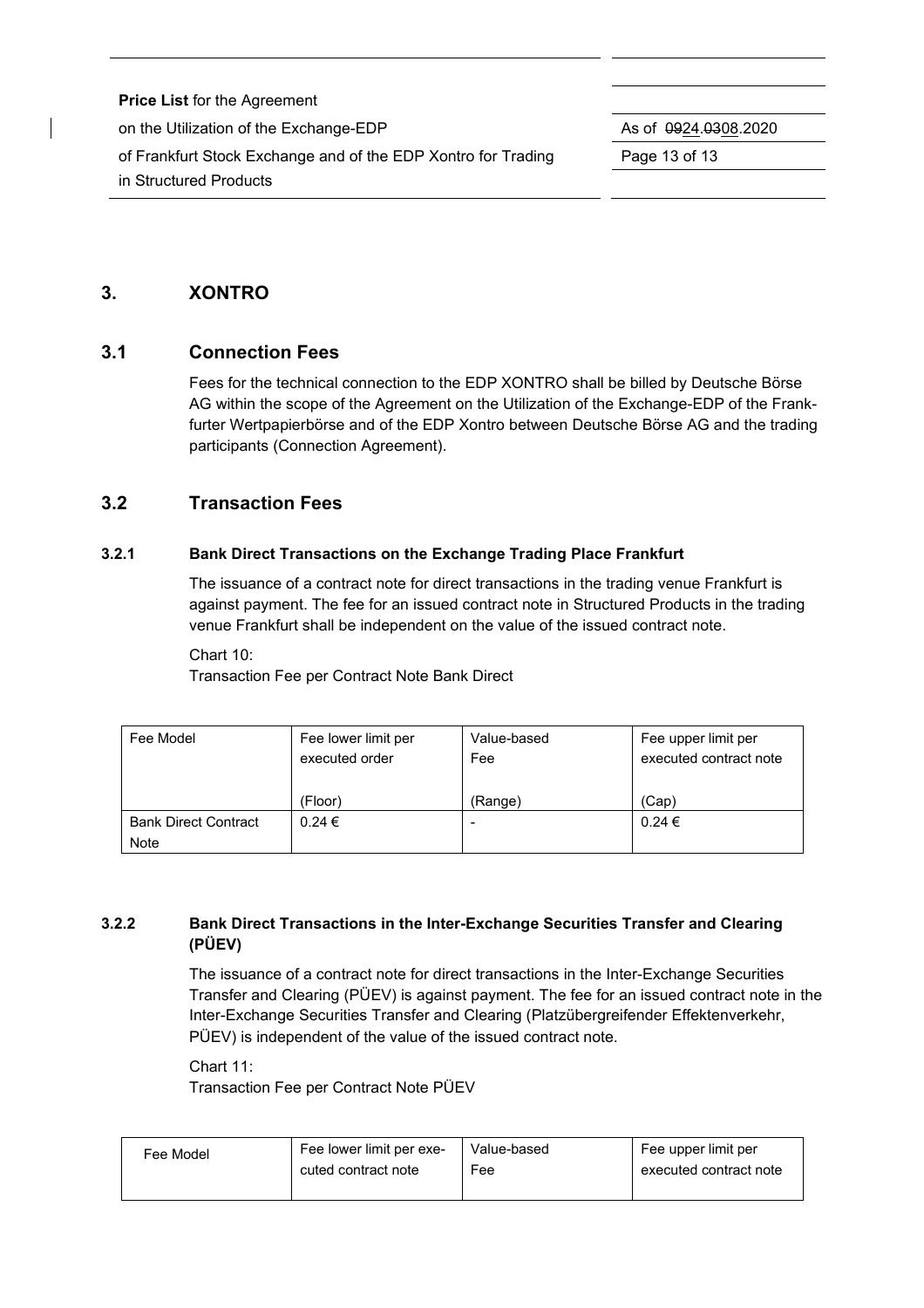| <b>Price List for the Agreement</b>                           |                              |
|---------------------------------------------------------------|------------------------------|
| on the Utilization of the Exchange-EDP                        | As of $\sqrt{0.0308}$ , 2020 |
| of Frankfurt Stock Exchange and of the EDP Xontro for Trading | Page 14 of 13                |
| in Structured Products                                        |                              |
|                                                               |                              |

|                         | (Floor)    | (Range)                  | (Cap)      |
|-------------------------|------------|--------------------------|------------|
| <b>Bank Direct PÜEV</b> | $0.24 \in$ | $\overline{\phantom{a}}$ | $0.24 \in$ |
| <b>Contract Note</b>    |            |                          |            |

# **3.2.3 Broker Fee for Broker-Intermediated Inter-Exchange Securities Transfer and Clearing (PÜEV)**

The fee for brokers for the issuance of a contract note in the Inter-Exchange Securities Transfer and Clearing (PÜEV) shall be independent of the value of the contract note.

Chart 12:

Transaction Fee for Brokers per Contract Note in the Inter-Exchange Securities Transfer and Clearing (PÜEV)

| Fee Model                                                                                     | Fee lower limit per ex-<br>ecuted contract note<br>(Floor) | Value-based<br>Fee | Fee upper limit per ex-<br>ecuted contract<br>note |
|-----------------------------------------------------------------------------------------------|------------------------------------------------------------|--------------------|----------------------------------------------------|
|                                                                                               |                                                            | (Range)            | (Cap)                                              |
| Broker PÜEV Contract<br>Note (Purchase-, Sale-,<br>"Aufgabe", Compensation<br>Contract Notes) | $0.17 \in$                                                 | $\qquad \qquad$    | 0.17€                                              |

# **3.2.4 Bank Fee for Broker-Intermediated Inter-Exchange Securities Transfer and Clearing (PÜEV)**

The issuance of a contract note regarding Structured Products in the inter-exchange securities transfer and clearing (PÜEV) is against payment. The fee for an issued contract note in the Inter-Exchange Securities Transfer and Clearing (PÜEV) shall be independent of the value of the issued contract note.

## Chart 13:

Transaction Fee for Banks per Contract Note in the Inter-Exchange Securities Transfer and Clearing (PÜEV)

| Fee Model | Fee lower limit per ex- | Value-based | Fee upper limit       |
|-----------|-------------------------|-------------|-----------------------|
|           | ecuted order            | Fee         | per executed contract |
|           |                         |             | note                  |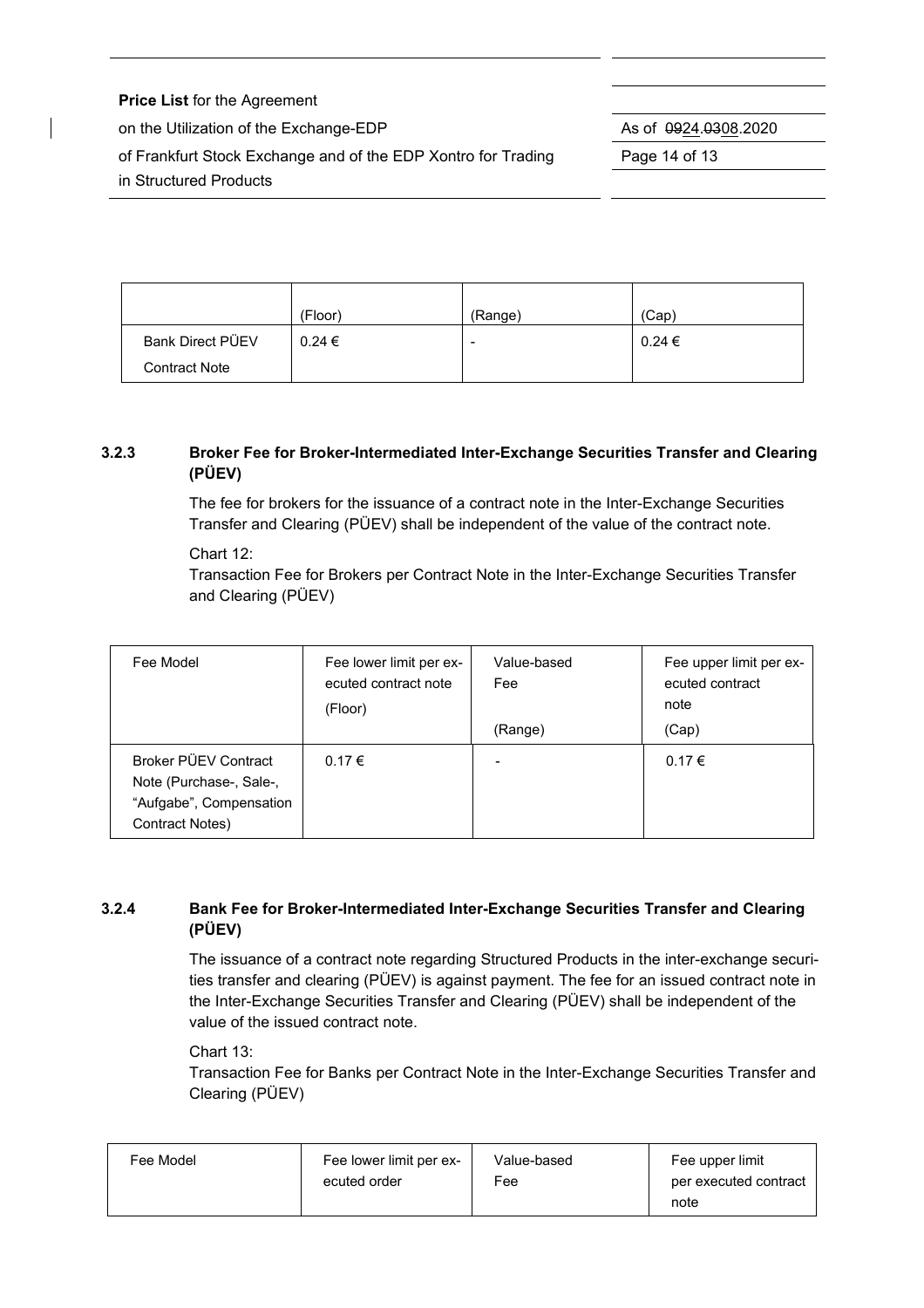| <b>Price List for the Agreement</b>                           |                      |
|---------------------------------------------------------------|----------------------|
| on the Utilization of the Exchange-EDP                        | As of 0924.0308.2020 |
| of Frankfurt Stock Exchange and of the EDP Xontro for Trading | Page 15 of 13        |
| in Structured Products                                        |                      |
|                                                               |                      |

|                                                                                                 | (Floor) | (Range) | (Cap)  |
|-------------------------------------------------------------------------------------------------|---------|---------|--------|
| <b>PÜEV Contract Note</b><br>(Purchase-, Sale-, "Auf-<br>gabe", Compensation<br>Contract Notes) | 1.75 €  | -       | 1.75 € |

#### **3.2.5 EDP Utilization Fees for Brokers**

The issuance of a contract note by a trading participant (broker) is against payment (EDP utilization fees). The fee for issuance of a contract note on the exchange trading place Frankfurt shall be independent of the value of the contract note.

Chart 14: EDP Utilization Fees for Brokers

| Fee Model            | Fee lower limit per exe- | Value-based | Fee upper limit per    |
|----------------------|--------------------------|-------------|------------------------|
|                      | cuted order              | Fee         | executed contract note |
|                      |                          |             |                        |
|                      | (Floor)                  | (Range)     | (Cap)                  |
| XONTRO-OTC Broker    | 0.17€                    | $\,$        | 0.17€                  |
| <b>Contract Note</b> |                          |             |                        |

## **3.2.6 OTC Entries**

The entry of XONTRO-OTC on the exchange trading place Frankfurt is against payment. The fee in structured products on the exchange trading place Frankfurt shall be independent of the value of the issued OTC trading conclusion.

Chart 15: Transaction Fees for Banks per XONTRO-OTC Entry

| Fee Model              | Fee lower limit per exe- | Value-based              | Fee upper limit per |
|------------------------|--------------------------|--------------------------|---------------------|
|                        | cuted order              | Fee                      | executed order      |
|                        |                          |                          |                     |
|                        | (Floor)                  | (Range)                  | (Cap)               |
| <b>XONTRO-OTC Bank</b> | 1.75 €                   | $\overline{\phantom{0}}$ | 1.75 €              |
| <b>Contract Note</b>   |                          |                          |                     |